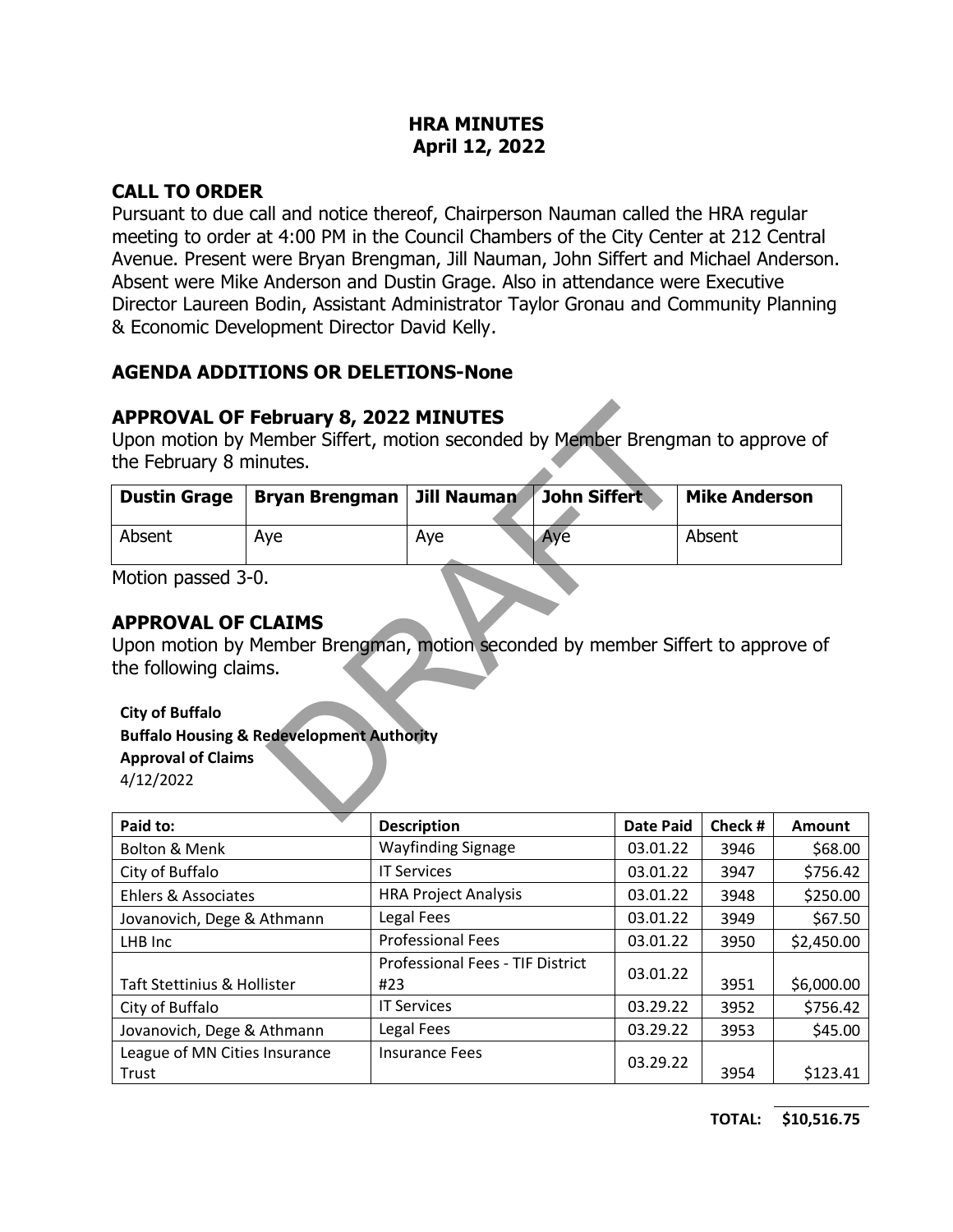| <b>Dustin Grage</b> | Bryan Brengman   Jill Nauman |     | <b>John Siffert</b> | <b>Mike Anderson</b> |
|---------------------|------------------------------|-----|---------------------|----------------------|
| Absent              | Ave                          | Aye | Aye                 | Absent               |

Motion passed 3-0.

#### **OLD BUSINESS-None**

# **NEW BUSINESS**

#### **Soofa Signs**

Community Planning & Economic Development Director Kelly presented a quote from Soofa Signs in the amount of \$66,000 to install three (3) wayfinding signs in Buffalo's downtown. Included in the quote is installation and maintenance for five (5) years. The signs are electronic, solar-powered, touch screen and interactive. They would be used for promotion of downtown businesses, wayfinding, posting of public notices and social media and distribution of surveys and opinion polls. amount of yoo, boot of mistail three (3) way infining sted in the quote is installation and maintenance for fit<br>c, solar-powered, touch screen and interactive. They<br>owntown businesses, wayfinding, posting of public r<br>tion

Board members asked several questions and discussed the quote. Members agreed the cost for the signs exceeded the potential benefit at this time.

Upon motion by Member Siffert, motion seconded by Member Brengman to reject the quote from Soofa Signs.

| <b>Dustin Grage</b> | Bryan Brengman Jill Nauman |     | John Siffert | <b>Mike Anderson</b> |
|---------------------|----------------------------|-----|--------------|----------------------|
| Absent              | Aye,                       | Ave | Ave          | Absent               |

Motion passed 3-0.

### **STAFF UPDATES**

Community Planning & Economic Development Director Kelly gave a brief update on the HRA's downtown property (former Coborns site). There has been quite a bit of interest recently and staff is going to explore a formal RFP process to solicit development proposals for the site. Executive Director Bodin noted that staff is looking into potential sites for additional public parking if this site is developed.

Kelly reported the Wright County Government Center Taskforce has been meeting. Kelly reported the former Wright County Health and Human Services building has been sold, but there are no current plans for redevelopment or reports of what will occupy the building.

Executive Director Bodin reported that staff is pursing grants to cover the cost of the Highway 25 reconstruction project, which is scheduled to be completed in 2023.

Bodin stated that City Clerk Johnson continues to contact Board Member Dustin Grage regarding meetings. She does not receive a response. The HRA Board Bylaws state that